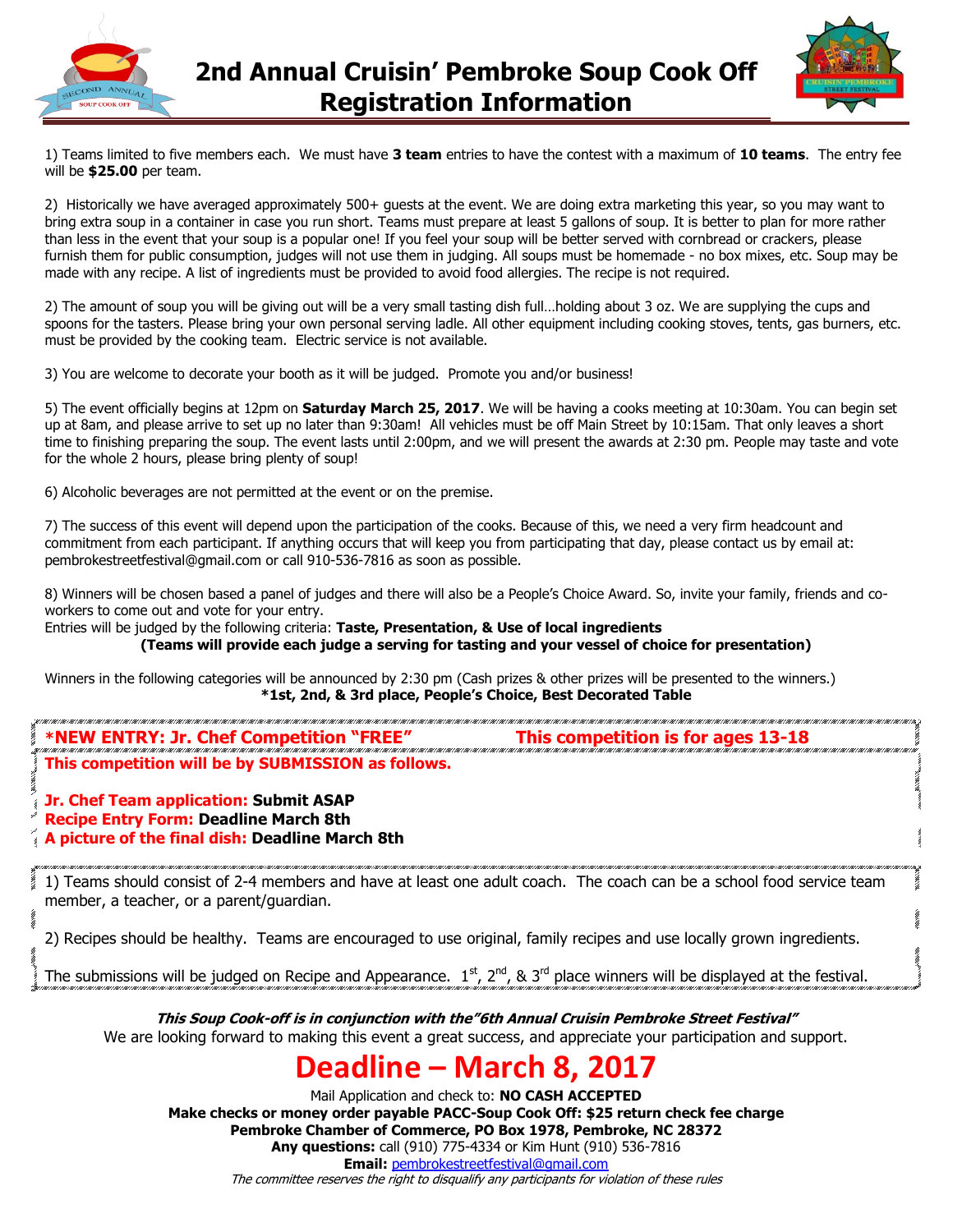## **2nd Annual Cruisin' Pembroke Soup Cook Off Registration Information**

|                                       | <b>Team Application</b>                                                                                               |
|---------------------------------------|-----------------------------------------------------------------------------------------------------------------------|
|                                       | Main Street - Pembroke, North Carolina                                                                                |
|                                       | SATURDAY, March 25, 2017                                                                                              |
| SECOND ANNUAL<br><b>SOUP COOK OFF</b> |                                                                                                                       |
|                                       |                                                                                                                       |
|                                       |                                                                                                                       |
|                                       |                                                                                                                       |
| <b>TEAM MEMBERS</b>                   |                                                                                                                       |
|                                       |                                                                                                                       |
|                                       |                                                                                                                       |
|                                       |                                                                                                                       |
| $\overline{a}$                        |                                                                                                                       |
| 5.                                    | <u> 1989 - Johann Harry Harry Harry Harry Harry Harry Harry Harry Harry Harry Harry Harry Harry Harry Harry Harry</u> |

### **PART OF THE 2017 Cruisin' Pembroke Street Festival**

Mail Application and check to: **NO CASH ACCEPTED Make checks or money order payable PACC-Soup Cook Off: \$25 return check fee charge Pembroke Chamber of Commerce, PO Box 1978, Pembroke, NC 28372 Any questions:** call (910) 775-4334 or Kim Hunt (910) 536-7816 **Email:** pembrokestreetfestival@gmail.com

### **Rain or shine---Decisions of the judges are final**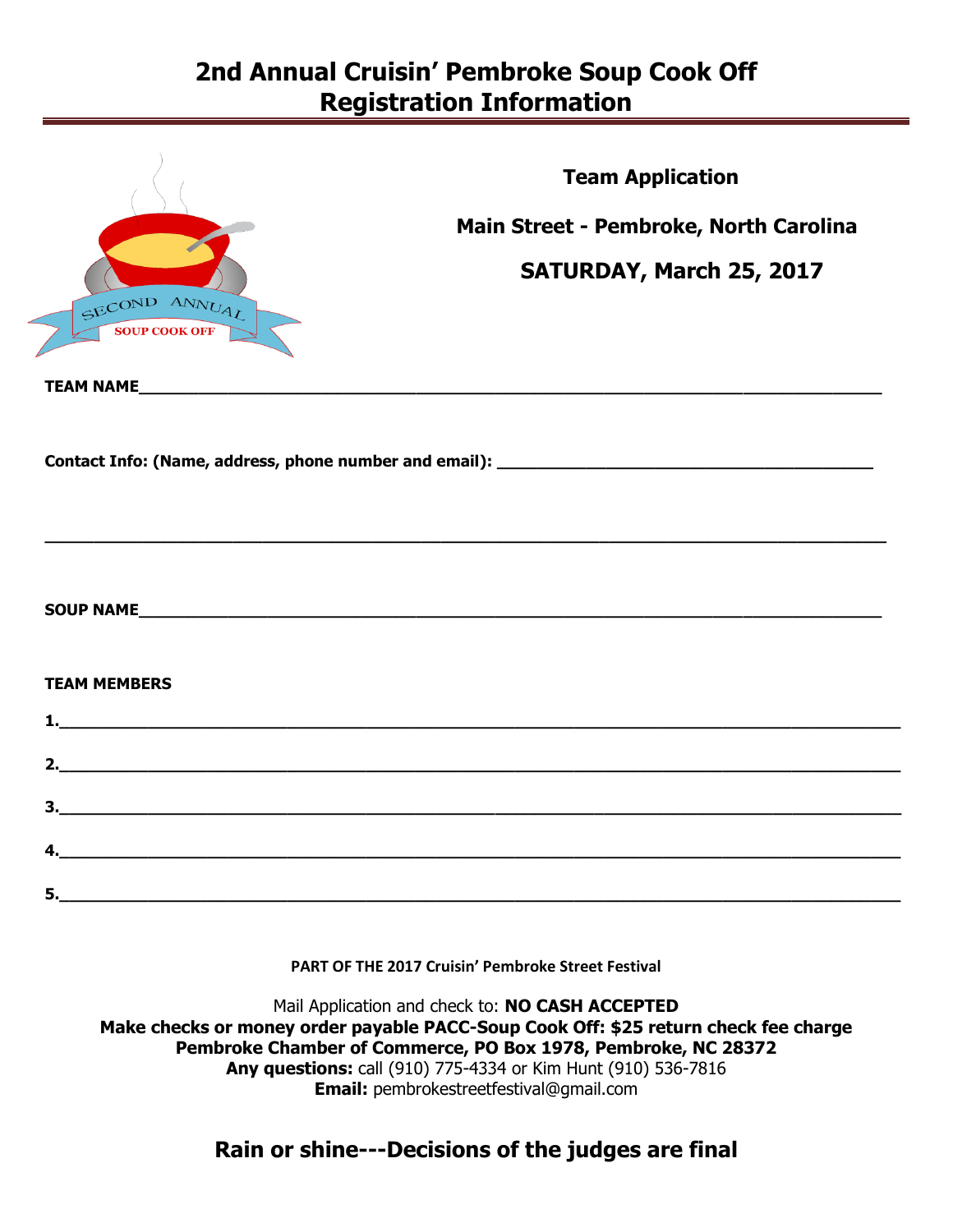## **2nd Annual Cruisin' Pembroke Soup Cook Off Registration Information**



# **JUNIOR CHEF Team Application Main Street - Pembroke, North Carolina SATURDAY, March 25, 2017**

Please complete this form and return IMMEDIATLEY. Recipes and pictures must be received by **March 8 th**

### **Team Contact Info**

### **Team Members**

Provide the names of 2-4 participating students

| Grade: $\qquad \qquad$                                                                                                                                                                                                         |
|--------------------------------------------------------------------------------------------------------------------------------------------------------------------------------------------------------------------------------|
| Grade: $\_\_\_\_\_\_\_\_\_\_\_\$                                                                                                                                                                                               |
| Grade: The Contract of the Contract of the Contract of the Contract of the Contract of the Contract of the Contract of the Contract of the Contract of the Contract of the Contract of the Contract of the Contract of the Con |
| Grade: $\_\_$                                                                                                                                                                                                                  |

### **PART OF THE 2017 Cruisin' Pembroke Street Festival**

Mail or Email Applications to: **Pembroke Chamber of Commerce, PO Box 1978, Pembroke, NC 28372 Email:** pembrokestreetfestival@gmail.com

**Any questions:** call (910) 775-4334 or Kim Hunt (910) 536-7816